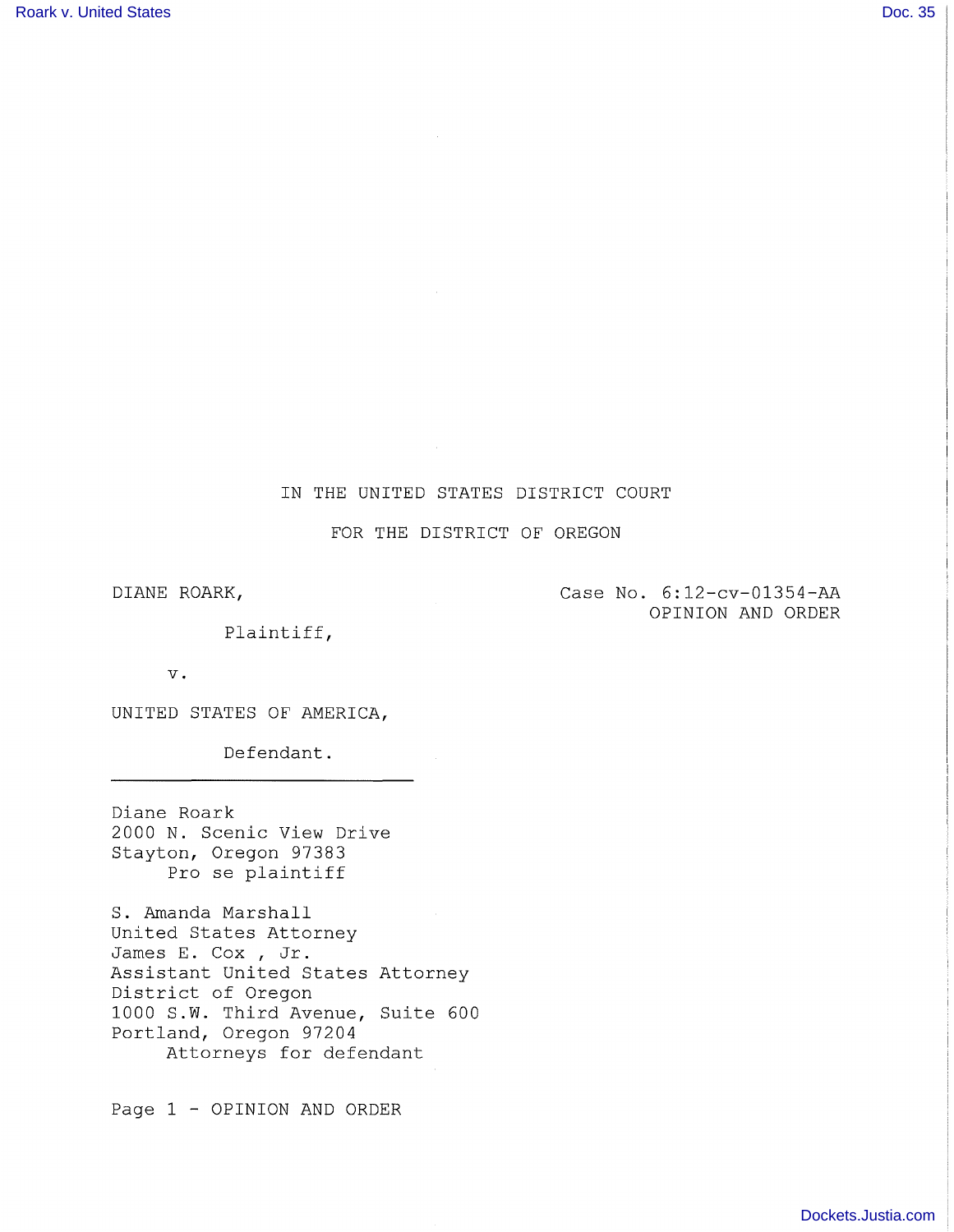## AIKEN, Chief Judge:

Defendant the United States of America (the "government") filed a motion to dismiss plaintiff Diane Roark's complaint, except for her return of property claim, pursuant to Fed. R. Civ. P.  $12(b)$  (1) and Fed. R. Civ. P.  $12(b)$  (6). In response, plaintiff moved to amend her complaint pursuant to Fed. R. Civ. P. 15(a). For the reasons set forth below, plaintiff's motion is denied.

#### **BACKGROUND**

This case arises out of the government's allegedly wrongful actions pursuant to its investigation into leaked confidential government information. Following the September 11, 2001 attacks on the United States, President Bush established the Terrorist Surveillance Program ("TSP"), which authorized the National Security Agency ("NSA") to intercept international communications of persons linked to al Qaeda or related terrorist organizations. On December 15, 2005, the New York Times began publishing a series of articles describing a range of alleged NSA activities, including the TSP and warrantless wiretaps; the Baltimore Sun also published an article on the same subject.

Shortly after publication of the first New York Times article, the Department of Justice ("DOJ") and the Federal Bureau of Investigation ("FBI") initiated an investigation to ascertain the source or sources that were responsible for the unauthorized disclosure of classified information contained therein. Plaintiff,

Page 2 - OPINION AND ORDER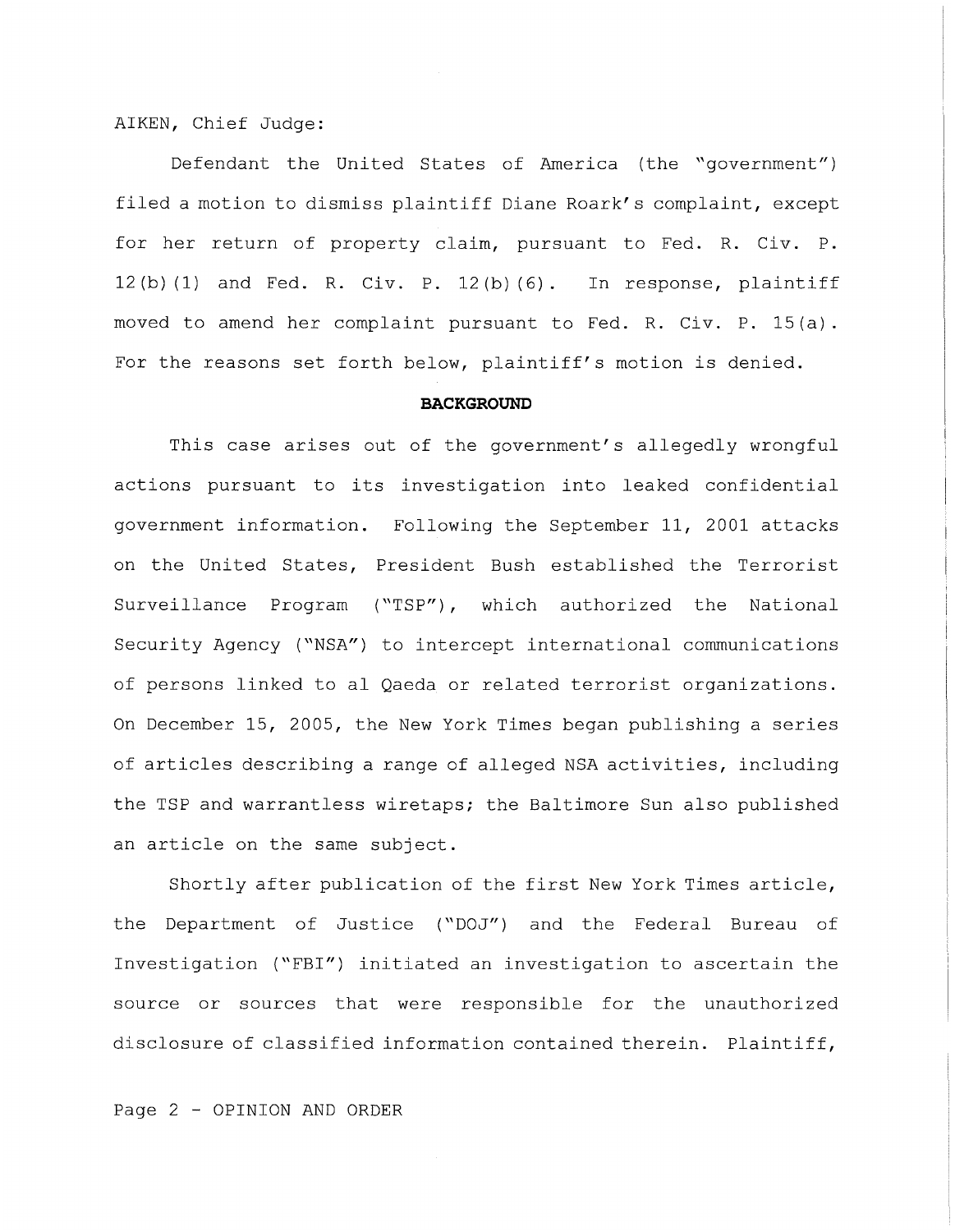a former staff member of the U.S. House of Representatives Permanent Select Committee on Intelligence, was identified as a subject of that investigation.

In February 2007, plaintiff voluntarily met with the DOJ and FBI for three hours regarding their investigation. Over the course of the interview, plaintiff answered all of the government's questions, except that she refused to reveal her sources of information on warrantless wiretaps, as well as the details of her discussion with a congressman. At that time, plaintiff also provided an affidavit, averring that she was not the source of the classified information in the articles at issue.

In July 2007, the government applied for and obtained a warrant from the U.S. District Courts for the Districts of Maryland and Oregon to search plaintiff's personal residence for evidence related to the investigation. On July 26, 2007, FBI agents executed the search warrant and confiscated a number of items, including computers, hard drives, other electronic items, and various documents from plaintiff's home in Stayton, Oregon.

In December 2009, DOJ prosecutors alleged that plaintiff perjured herself during their February 2007 interview and offered her a plea bargain. Plaintiff refused their offer. Thereafter, plaintiff was neither threatened with further charges nor did she receive notice that she was no longer a target of the investigation. Three individuals subsequently admitted to being

Page 3 - OPINION AND ORDER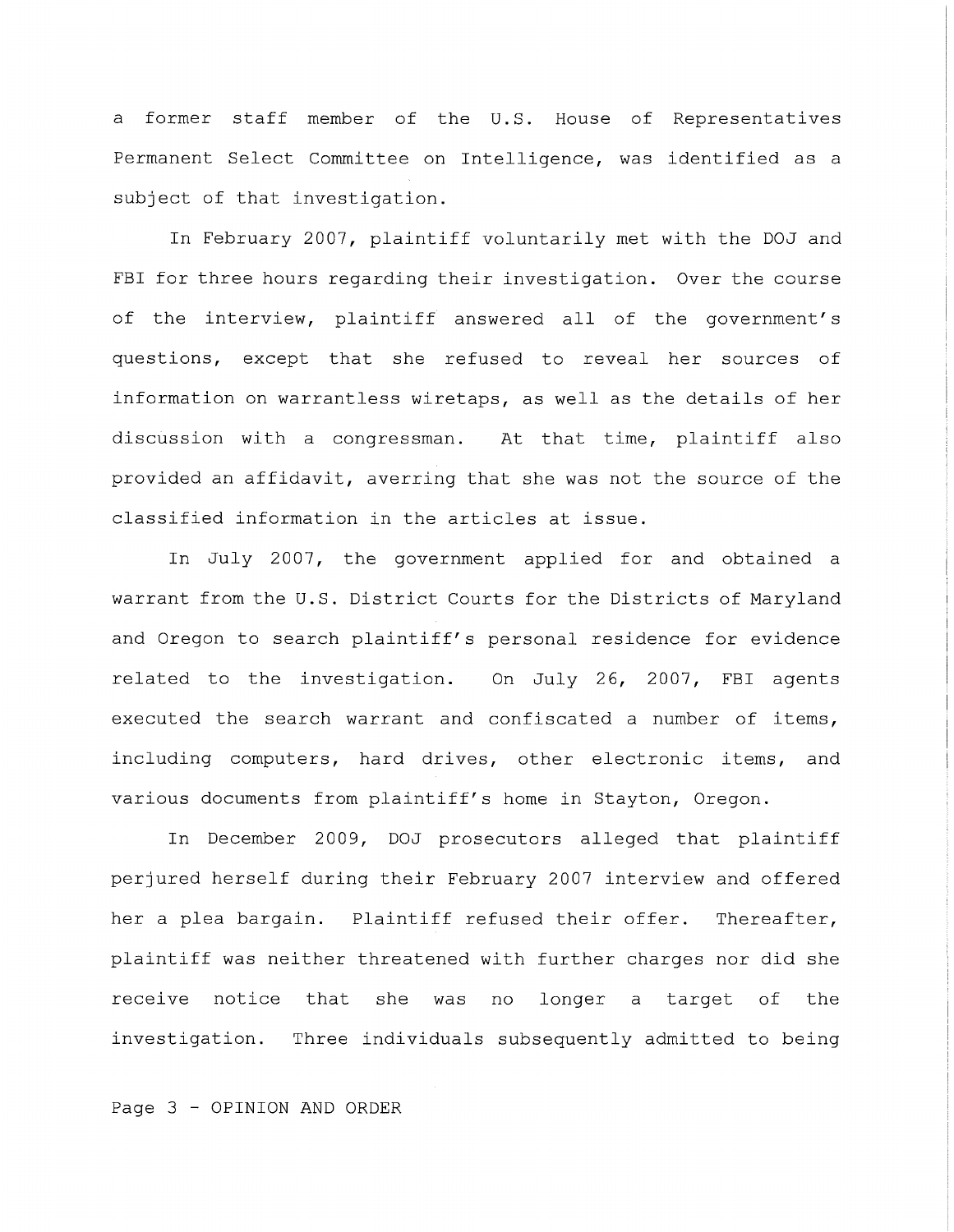the sources of the leaked information; none of them have been prosecuted.

In November 2011, plaintiff filed a lawsuit in the U.S. District Court for the District of Maryland under Fed. R. Crim. P. 41(g), seeking the return of property seized from her residence in July 2007. Plaintiff was ultimately dismissed from that action for improper venue. See Wiebe v. Nat'l Sec. Agency, 2012 WL 1670046, \*1-2 (D.Md. May 11, 2012). Accordingly, on July 26, 2012, plaintiff filed a complaint in this Court, alleging constitutional, equitable, and whistleblower retaliation claims, as well as a return of property claim pursuant to Fed. R. Crim. P. 41(g). After commencing her lawsuit in this District, plaintiff received confirmation from the government that no criminal charges would be filed against her arising out of the investigation or the July 2007 search and seizure. On November 13, 2012, the government moved to dismiss plaintiff's complaint, except for her return of property claim. On December 14, 2012, plaintiff filed a motion to amend the complaint "to a Bivens return of property" action. Pl.'s Mot. Amend 1. That same day, plaintiff also filed a response to the government's motion to dismiss.

#### **STANDARD**

Leave to amend pleadings "shall be freely given when justice so requires." Fed. R. Civ. P. 15(a). Courts apply Rule 15 with "extreme liberality." Eminence Capital, LLC v. Aspeon, Inc., 316

Page 4 - OPINION AND ORDER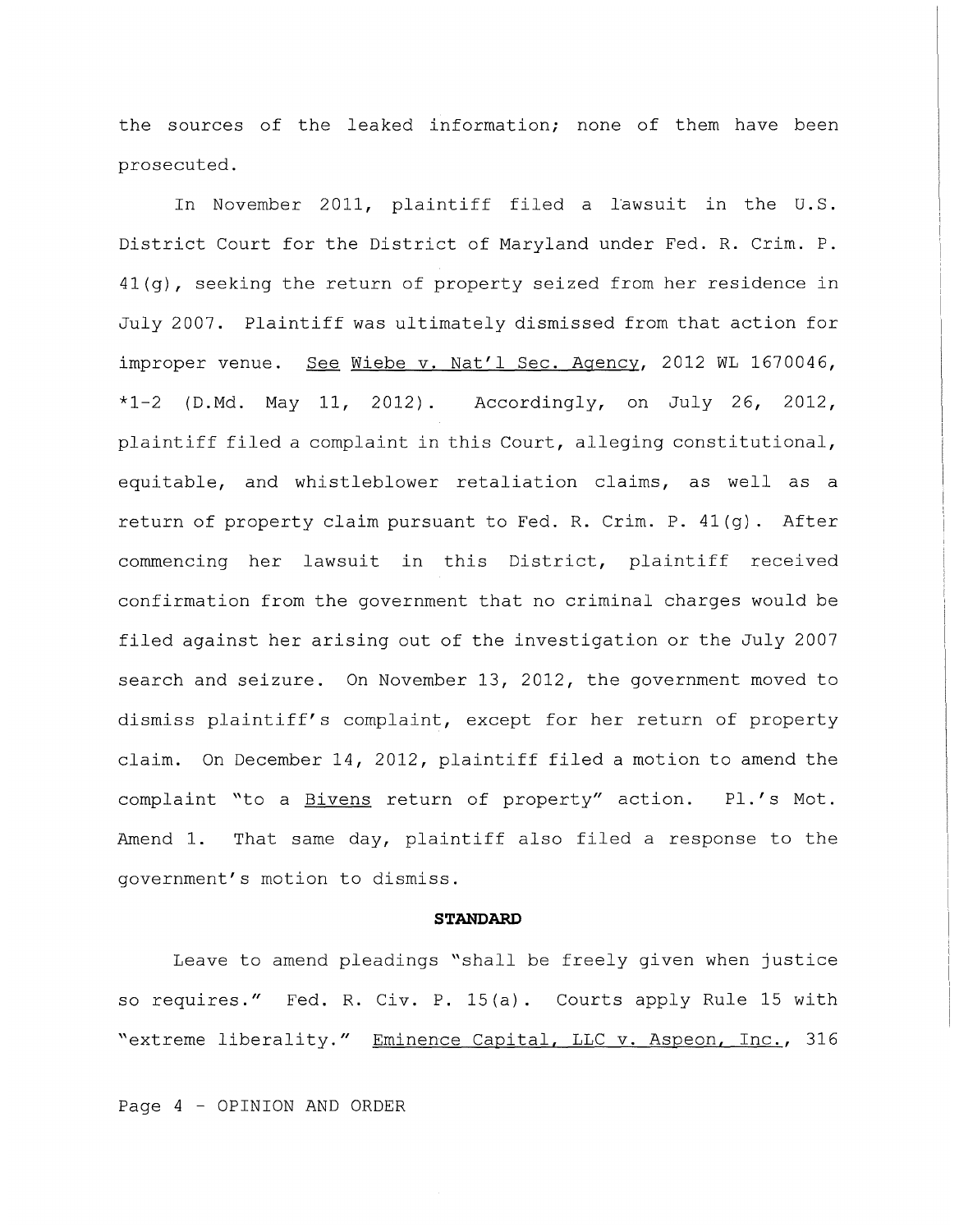F.3d 1048, 1051 (9th Cir. 2003) (citations omitted). In determining whether a motion to amend should be granted, the court generally considers five factors: (1) undue delay; (2) bad faith; (3) futility of amendment; (4) prejudice to the opposing party; and (5) whether the plaintiff has previously amended the complaint. United States v. Corinthian Colls., 655 F. 3d 984, 995 (9th Cir. 2011) (citation omitted). These factors are not weighted equally: "£utility of amendment alone can justify the denial of a motion" to amend. Ahlmeyer v. Nev. Sys. of Higher Educ., 555 F.3d 1051, 1055 (9th Cir. 2009).

#### **DISCUSSION**

In her proposed amended complaint ("PAC") , plaintiff seeks to: (1) omit the Sixth Amendment and add the Fourteenth Amendment as a basis for her claims; (2) remove the United States as a defendant; (3) add ten federal employees as defendants in their individual capacities; and (4) allege Bivens<sup>1</sup> claims under the First, Fourth, and Fifth Amendments. See Pl.'s Mem. in Supp. of Mot. Amend 2-4. The government argues that plaintiff's motion should be denied because there was no state action in this case, any Bivens action is precluded by the statute of limitations, and the PAC does not include sufficient factual allegations. Further, the government expressed confusion over whether plaintiff intended to abandon her

<sup>&</sup>lt;sup>1</sup> Bivens v. Six Unknown Named Agents of the Fed. Bureau of Narcotics, 403 U.S. 388 (1971).

Page 5 - OPINION AND ORDER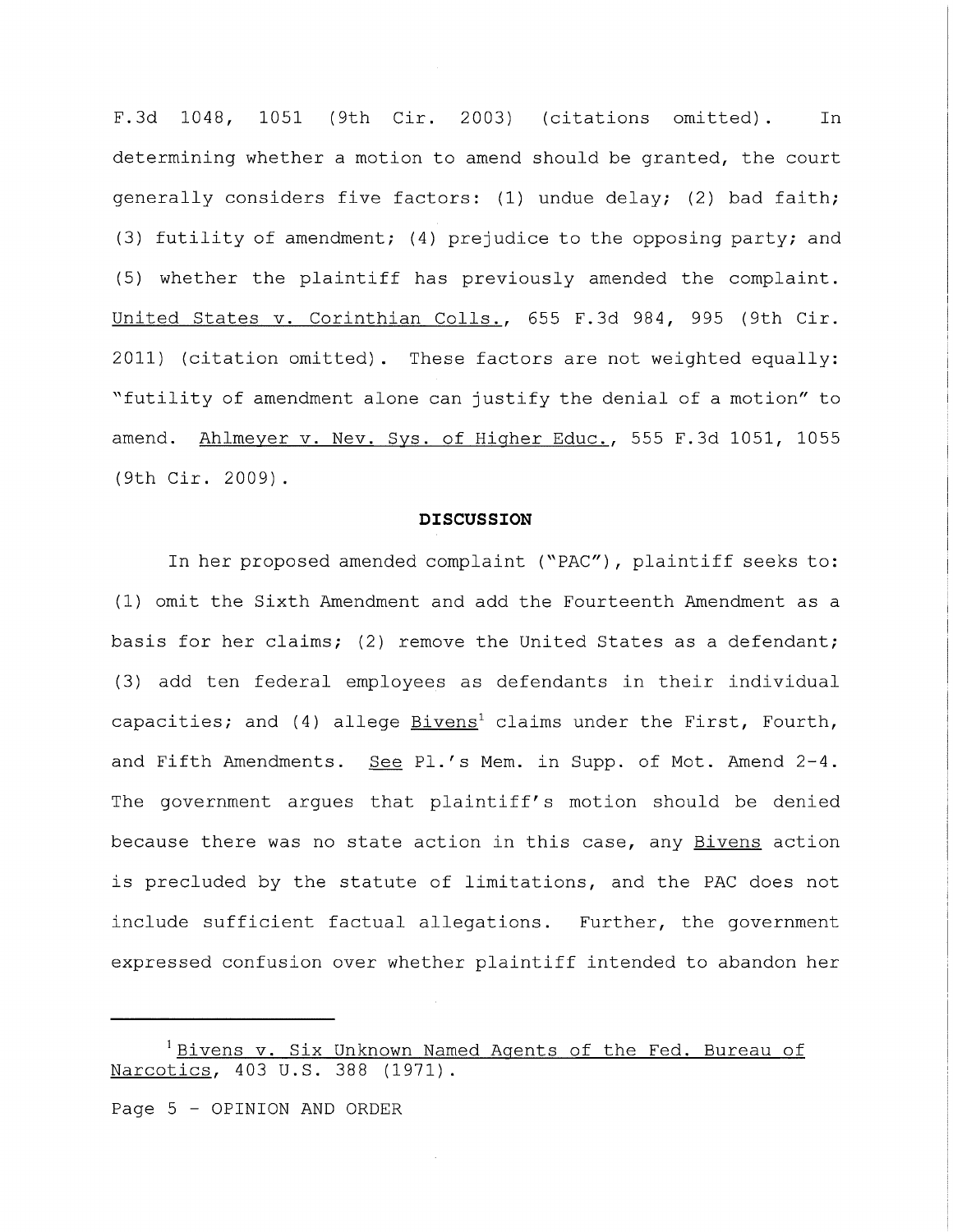declaratory and injunctive relief claims, since they are not expressly alleged in the PAC.

In response, plaintiff acknowledges that "no state or local officials participated in the actions taken against her." Pl.'s Reply to Mot. Amend 3. Plaintiff also states that she "is willing to abandon her request for a Court declaration that the government acted unconstitutionally [but will] continue to seek injunctive relief to force reforms to curtail the indefinite withholding of unclassified information for no permitted reason." Id. at 2-3. Regardless, plaintiff stipulates that, if her request to add Bivens claims are "not approved, she seeks [a] voluntary withdrawal from the lawsuit without prejudice." Id. at 2; see also Pl.'s Resp. to Mot. Dismiss 1 (plaintiff "requests Court approval to amend her Complaint to [add a] Bivens Action [or] Voluntary Dismissal Without Prejudice of the constitutional issues leaving for litigation a Rule 41(g) lawsuit for return of property"). As such, this case hinges on whether plaintiff's proposed Bivens claims are timebarred and whether the PAC otherwise fails to state a claim.

In Bivens, the Supreme Court created a private right of action through which federal officials can be held liable in their individual capacities for violating a person's Fourth Amendment rights. See Bivens, 403 U.S. at 390-97; see also Papa v. United States, 281 F.3d 1004, 1009 (9th Cir. 2002). In the intervening decades, two more non-statutory Bivens actions for constitutional

Page 6 - OPINION AND ORDER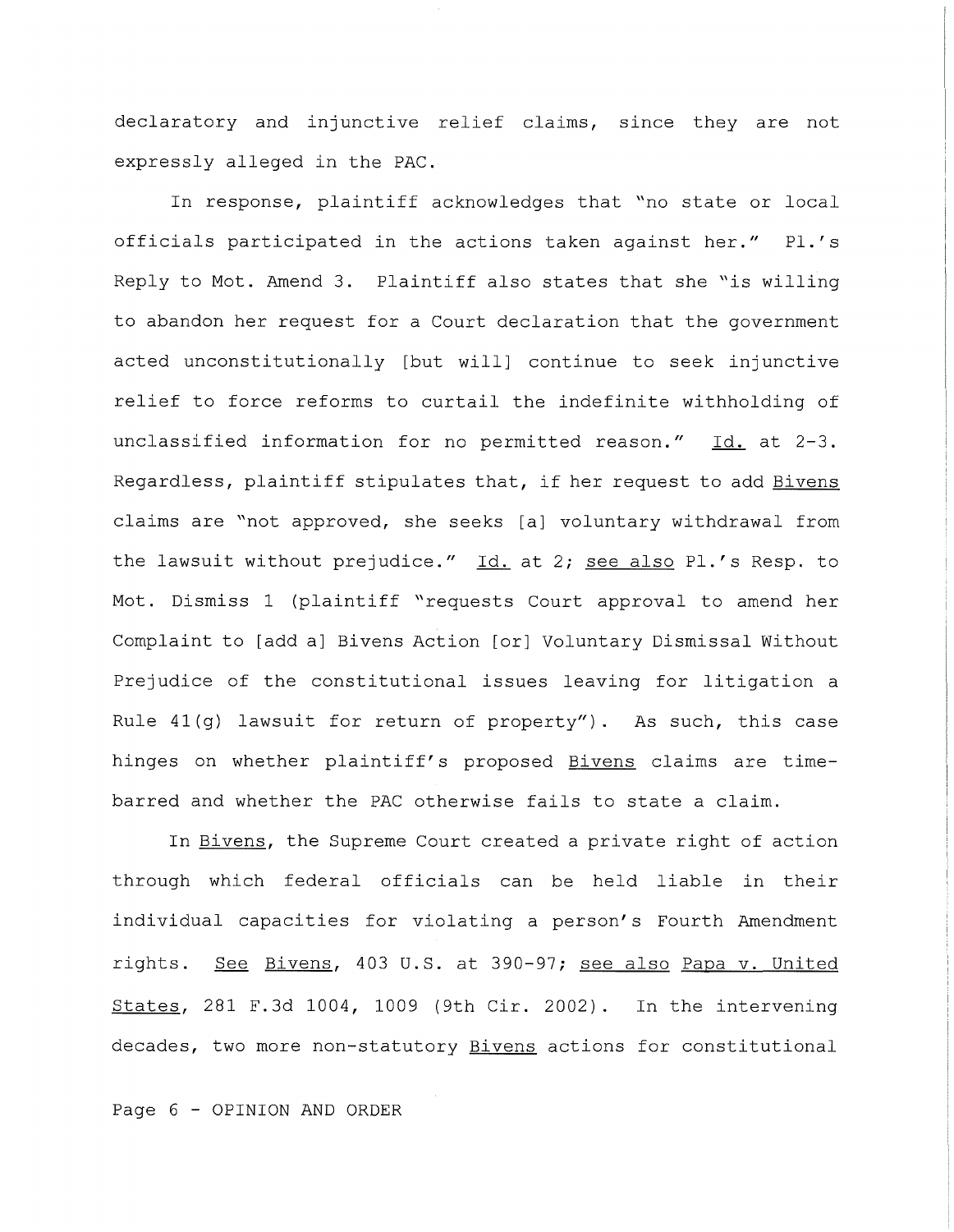violations have been created. See Wilkie v. Robbins, 551 U.S. 537, 549 (2007) (citing Davis v. Passman, 442 U.S. 228, 243-44 (1979) (recognizing a Bivens claim for unlawful discrimination under the Fifth Amendment); and Carlson v. Green, 446 U.S. 14, 19-24 (1980) (recognizing a Bivens claim for violations caused by prison officials under the Eighth Amendment)). The Supreme Court, however, "has rejected all other attempts to expand Bivens." Kortlander v. Cornell, 816 F.Supp.2d 982, 989 (D.Mont. 2011) (citations omitted); see also Corr. Servs. Corp. v. Malesko, 534 u.s. 61, 68-70 (2001).

#### I. Statute of Limitations

Plaintiff's proposed Bivens claims are based on the allegedly surreptitious searches and surveillance of her property that took place prior to July 2007, the July 2007 search and seizure, and the manner in which the government investigated, managed, and prolonged her case following those events. Accordingly, the gravamen of plaintiff's PAC is that the proposed defendants conspired to establish an illegal investigation in retaliation for her outspoken opposition to the NSA's warrantless wiretap programs.

In Oregon, the applicable limitations period for a Bivens action is two years. See Van Strum v. Lawn, 940 F.2d 406, 410-11 (9th Cir. 1991) (forum state's personal injury statute of limitations applies in Bivens actions); Or. Rev. Stat. § 12.110 (two year statute of limitations for personal injury actions) .

Page 7 - OPINION AND ORDER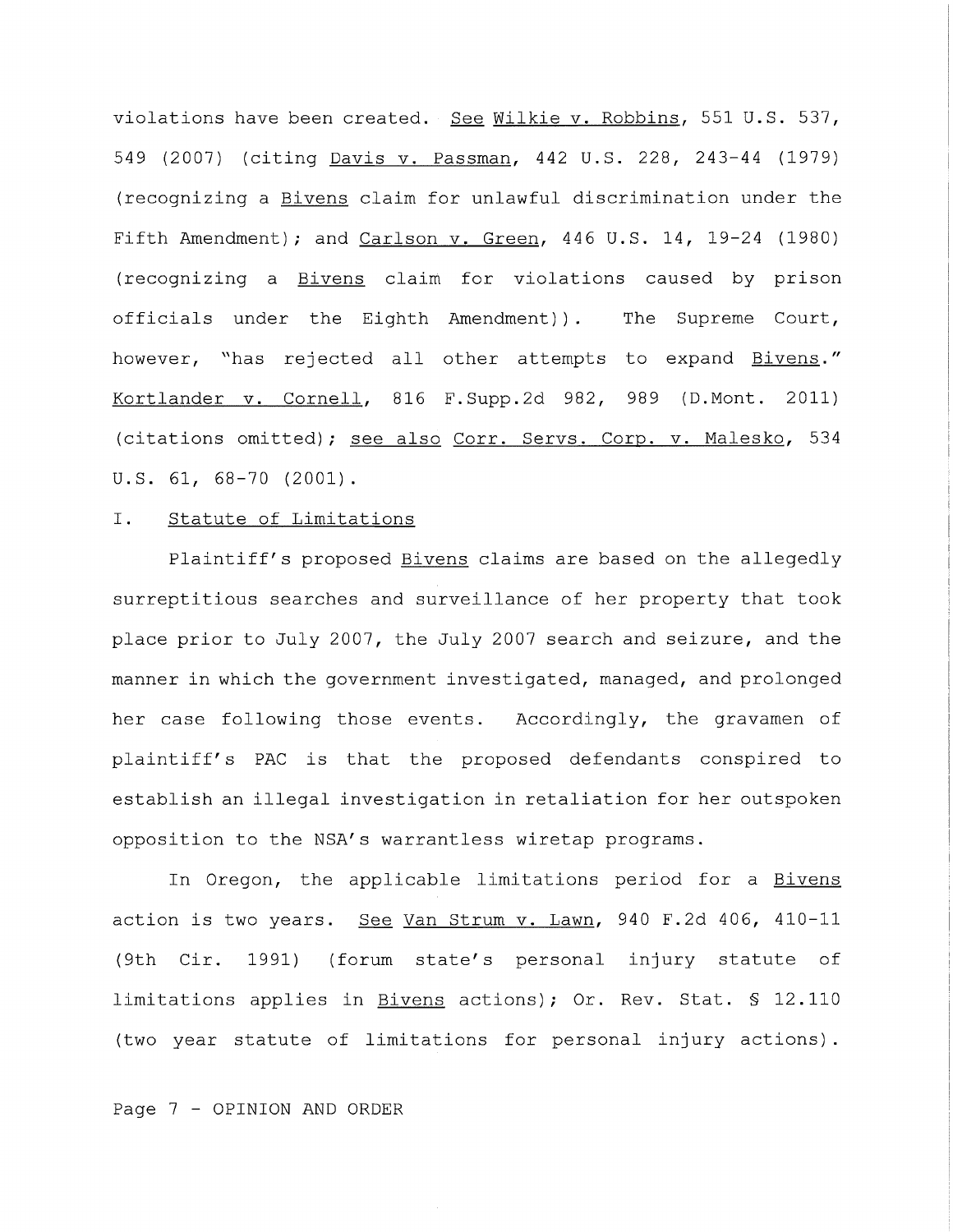While the statute of limitations is derived from state law, federal law determines when the limitations period accrues. See Papa, 281 F.3d at 1009 (citation omitted). A claim accrues under federal law when the plaintiff "knows or has reason to know of the injury" that is the basis of the action. Western Ctr. For Journalism v. Cederquist, 235 F.3d 1153, 1156 (9th Cir. 2000). Thus, a " $Bivens$ claim arising out of a search accrues on the date of the search." Kortlander, 816 F.Supp.2d at 990 (citing Kreines v. United State, 959 F.2d 834, 836 (9th Cir. 1992); and Johnson v. Johnson Cnty. Comm'n Bd., 925 F.2d 1299, 1300 (lOth Cir. 1991)). Therefore, any claims arising out of the July 26, 2007 search and seizure, or the prior illegal surveillance upon which the warrant for that search was allegedly based, accrued on that date. Because plaintiff instituted this lawsuit nearly five years later, her proposed Bivens claims are time-barred.

Plaintiff acknowledges that she commenced this lawsuit over two years after the allegedly illegal search and seizure at issue. See Pl.'s Reply to Mot. Amend 18. Nevertheless, plaintiff argues that any Bivens claim did not begin to accrue until she became aware of the full nature<sup>2</sup> of the government's constitutional torts:

<sup>&</sup>lt;sup>2</sup> Plaintiff relies on Toussie v. United States, 397 U.S. 112 (1970), in support of her argument. In Toussie, the Supreme Court held that a failure to register for the draft could not be deemed a continuing offense for purposes of the statute of limitations. See Toussie, 397 U.S. at 123-24. Accordingly, Tousie is inapplicable, as the case at bar does not require this Court to examine tolling in the context of the government's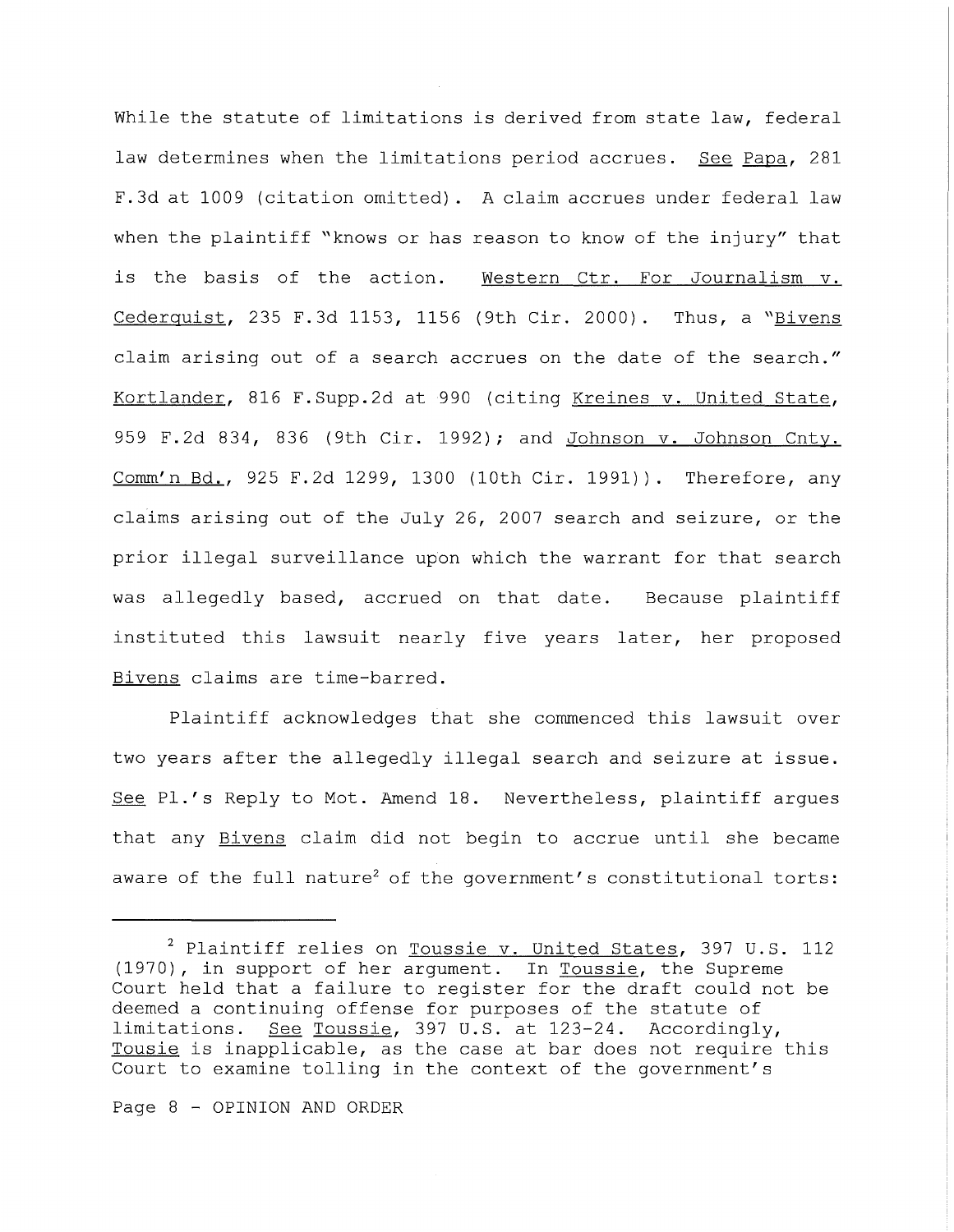"[plaintiff] did not have sufficient evidence that there was a deliberate conspiracy against her until a generic/group affidavit applying to the 2007 search and seizure at her home was unsealed in November, 2012." Id. at 18-19 (emphasis omitted).

Initially, because the Court accepts as true all of the wellpleaded allegations in the PAC, proof of the injury is irrelevant at this stage in the proceedings. Further, a continuing violation is occasioned only "by continual unlawful acts, not by continual ill effects from an original violation." Ward v. Caulk, 650 F.2d 1144, 1147 (9th Cir. 1981). Thus, in order to qualify as a continuing violation, "repeated instances or continuing acts of the same nature" must be the basis of the claim. Sisseton-Wahpeton Sioux Tribe of Lake Traverse Indian Reservation, N. Dakota & S. Dakota v. United States, 895 F.2d 588, 597 (9th Cir.), cert. denied, 498 U.S. 824 (2000); Western Ctr. For Journalism, 235 F.3d at 1157 ("[f]or a continuing violation to be established, a plaintiff must show a series of related acts, one or more of which falls within the limitations period") ( citations and internal quotations omitted).

Here, plaintiff's pleadings and allegations that may be relevant to her continuing violations briefs contain four theory: (1) the government's December 2009 false charge of felony perjury based on statements she made at the February 2007

ability to indict under a criminal statute.

Page 9 - OPINION AND ORDER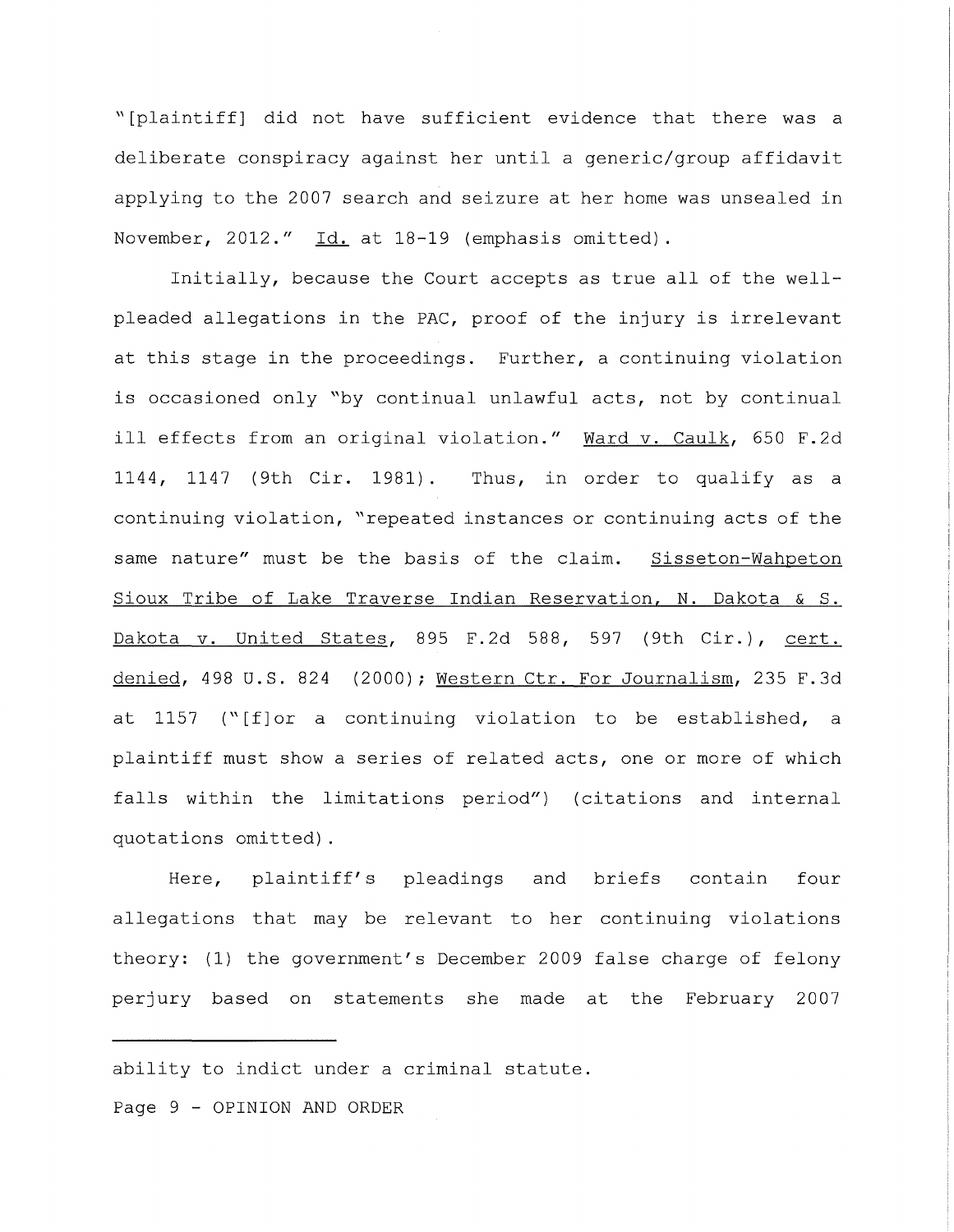interview; (2) the government's failure to inform her, until January 2013, "that in fact, there is no open investigation of Plaintiff and no intention by the government to reopen the investigation" or file criminal charges; (3) the government's retention of seized property; and (4) the government's "refusal to confirm or deny the indications of a possible sneak and peek entry sometime prior to July 26, 2007, or other trespass." $3$  Pl.'s Reply to Mot. Amend 19-25 (citations, internal quotations, and emphasis omitted) .

Plaintiff has not cited to, and the Court is not aware of, any authority applying the continuing violations doctrine under such circumstances. To the contrary, courts examining this issue hold that the threat of prosecution existing after an allegedly illegal search "is a continuing impact from that search  $-$  it is not a repeated instance or a continuing act of the same nature." Kortlander, 816 F.Supp.2d at 991. The same is true for the failure to timely prosecute or provide notification that no charges would be filed. Id. Moreover, the government's retention of the property seized from plaintiff's residence in July 2007 is likewise

Page 10 - OPINION AND ORDER

She also asserts that "there appears to have been prolonged and illegal electronic monitoring of Plaintiff." Pl.'s Reply to Mot. Amend 23. While ongoing illegal searches and surveillance may qualify as a series of related acts for the purposes of the continuing violations doctrine, the PAC does not include any facts regarding such events. As such, the Court is unable to determine whether the proposed defendants' alleged surveillance was related to the investigation or extended into the limitations period.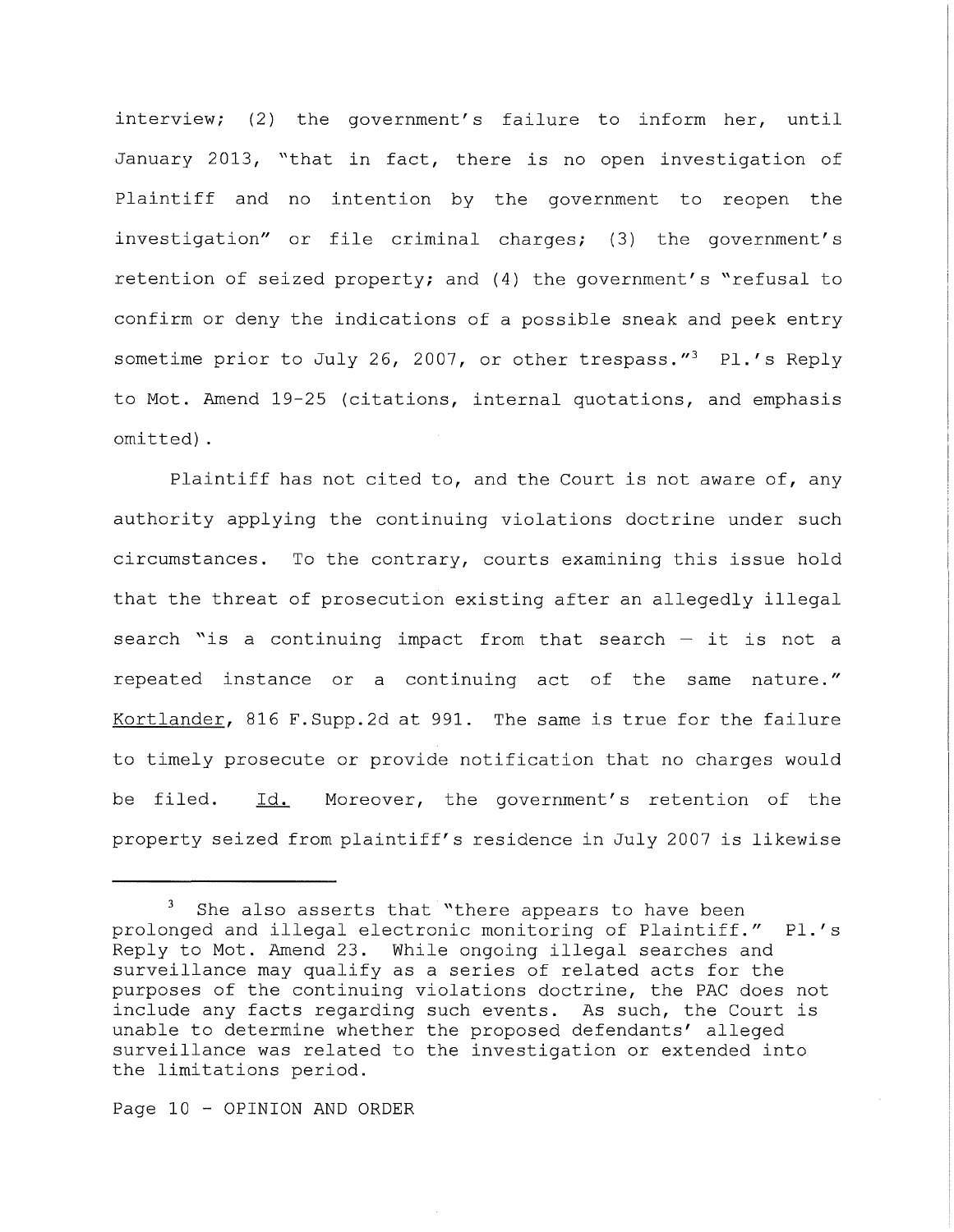a continuing impact from that search. Accordingly, because the PAC is premised on the ill effects of the proposed defendants' failure to properly investigate the 2005 and 2006 leaks, any proposed Bivens claims relating to or arising out of the July 2007 search and seizure would be futile. amend her complaint is denied. Therefore, plaintiff's motion to

### II. Failure to State a Claim

Even assuming that the proposed Bivens claims were not timebarred, plaintiff's motion is nonetheless denied because the PAC fails to state a claim. To state a Bivens claim, a "plaintiff must allege facts, not simply conclusions, that show that an individual was personally involved in the deprivation of [her] civil rights." Barren v. Harrington, 152 F.3d 1193, 1194 (9th Cir. 1998), cert. denied, 525 U.S. 1154 (1999) (discussing 42 U.S.C. § 1983); Van Strum, 940 F. 2d at 409 ("Bivens' actions are identical to those brought under 1983 except for the substitution of a federal actor for a state actor"); see also Ashcroft v. Iqbal, 556 U.S. 662, 676 (2009) . As such, a plaintiff is required to establish each Bivens defendant's "integral participation" in the alleged unconstitutional conduct. Chuman v. Wright, 76 F.3d 292, 294-95 (9th Cir. 1996).

Here, the PAC fails to meet these requirements. Plaintiff has not alleged that any of the proposed individual defendants are federal officers who harmed her while acting in their individual capacities. In addition, the PAC does not outline any acts or Page 11 - OPINION AND ORDER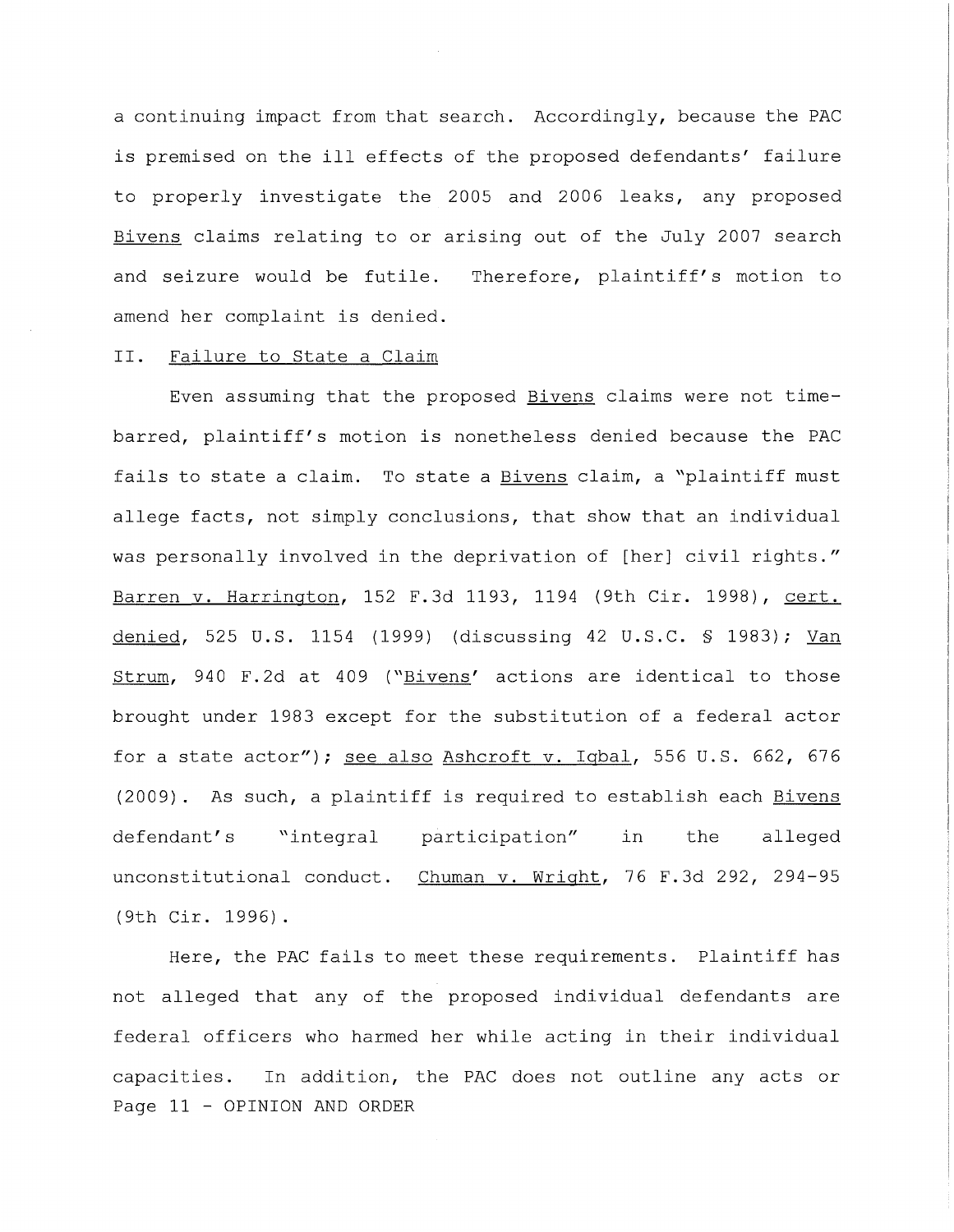omissions by the proposed defendants or provide any allegations about their participation in the constitutional violations at issue. In fact, beyond the first page, the PAC does not contain a single reference to any proposed defendant. Plaintiff responds with discussion about the individually named defendants; however, most of this information is either irrelevant or neglects to demonstrate these individuals' "integral participation" in the allegedly unconstitutional events that form the basis of this lawsuit. See Pl.'s Reply to Mot. Amend 5-18.

Additional deficiencies appear in the PAC which suggest that plaintiff will be unable to state a Bivens claim against some of the putative defendants. For instance, plaintiff named three attorneys as defendants in PAC. If these individuals are named based on actions taken in their prosecutorial capacities, then such a claim would fail on the basis of absolute immunity. See Briley v. State of Cal., 564 F.2d 849, 856 (9th Cir. 1977) ("prosecutorial immunity extends to the process of plea bargaining as an integral part of the judicial process"); see also Van de Kamp v. Goldstein, <sup>555</sup>u.s. 335, 341-43 (2009). Similarly, plaintiff's reply brief indicates that the former and current directors of the NSA are named as Bivens defendants because they supervised individuals who violated her constitutional rights; however, such a claim would be futile because "respondeat superior is inapplicable to Bivens actions." Terrell v. Brewer, 935 F.2d 1015, 1018 (9th Cir. 1991)

Page 12 - OPINION AND ORDER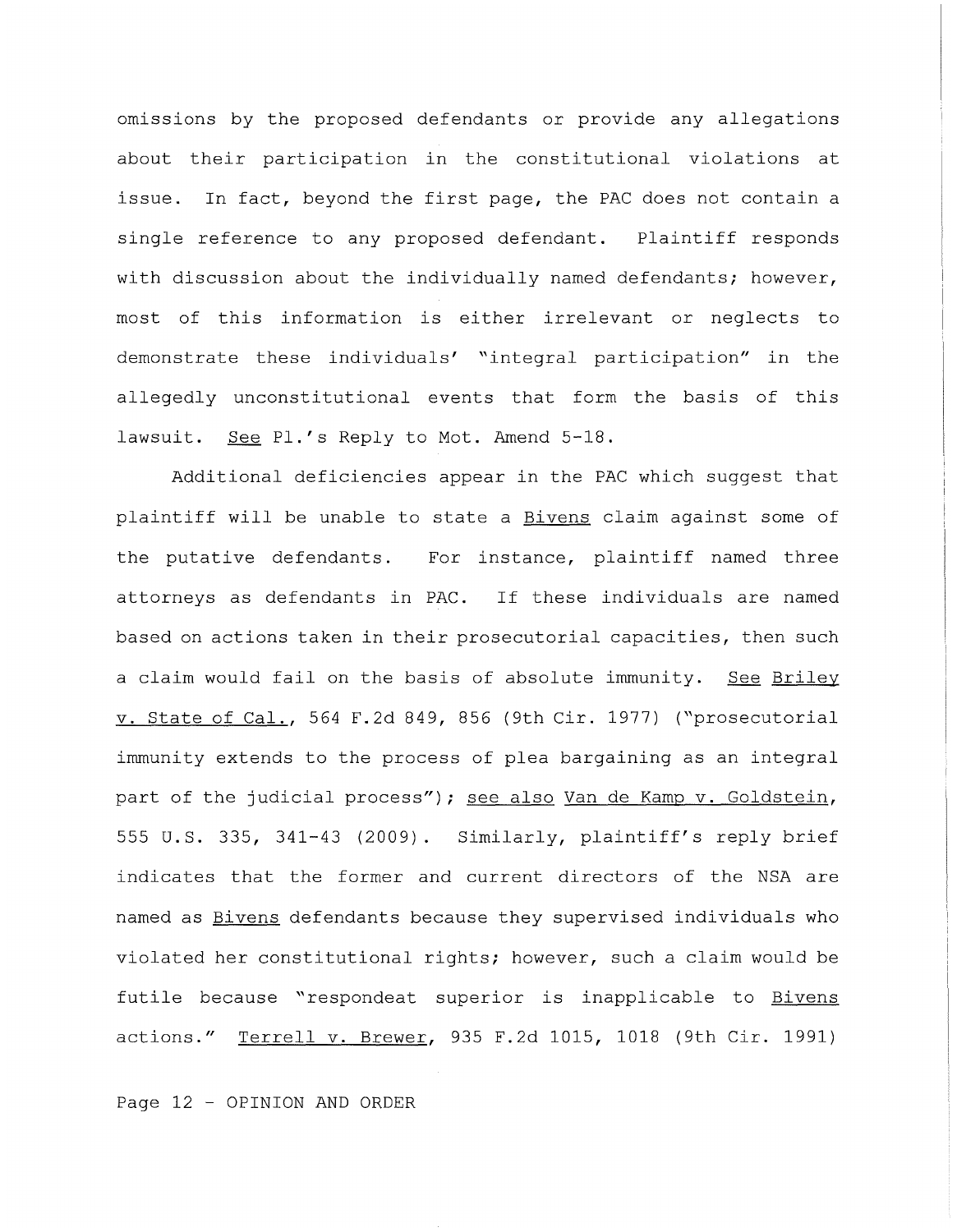(citations omitted); see also Moss v. U.S. Secret Serv., 675 F.3d 1213, 1230-31 (9th Cir. 2012).

Finally, it is questionable whether plaintiff would be able to sustain a Bivens claim based on a criminal investigation that was in retaliation for whistleblowing activities. As discussed above, the circumstances under which a **Bivens** claim can be maintained have been carefully circumscribed; the decision whether to recognize a new Bivens remedy generally requires evaluation of two factors. First, the court must consider whether there is "any alternative, existing process for protecting the plaintiffs' interests." Western Radio Servs. Co. v. U.S. Forest Serv., 578 F.3d 1116, 1120, cert. denied, 130 S.Ct. 2402 (2010) (quoting Wilkie, 551 U.S. at 550). If no such alternative remedy exists, the court proceeds to the next step and inquires "whether there nevertheless are 'factors counseling hesitation' before devising such an implied right of action."  $Id.$  (quoting  $Willkie$ , 551 U.S. at 550).

Due to the other inadequacies in plaintiff's pleadings, the Court declines to formally undertake this two-prong analysis. While not dispositive, the Court nonetheless notes that the proposed claims fall outside of established Bivens jurisprudence. The only other court that has examined this issue held that a plaintiff cannot evince the existence of a constitutional tort based on a retaliatory investigation. See Rehberg v. Paulk, 611 F.3d 828, 850-51 (11th Cir. 2010), aff'd, 132 S.Ct. 1497 (2012).

Page 13 - OPINION AND ORDER